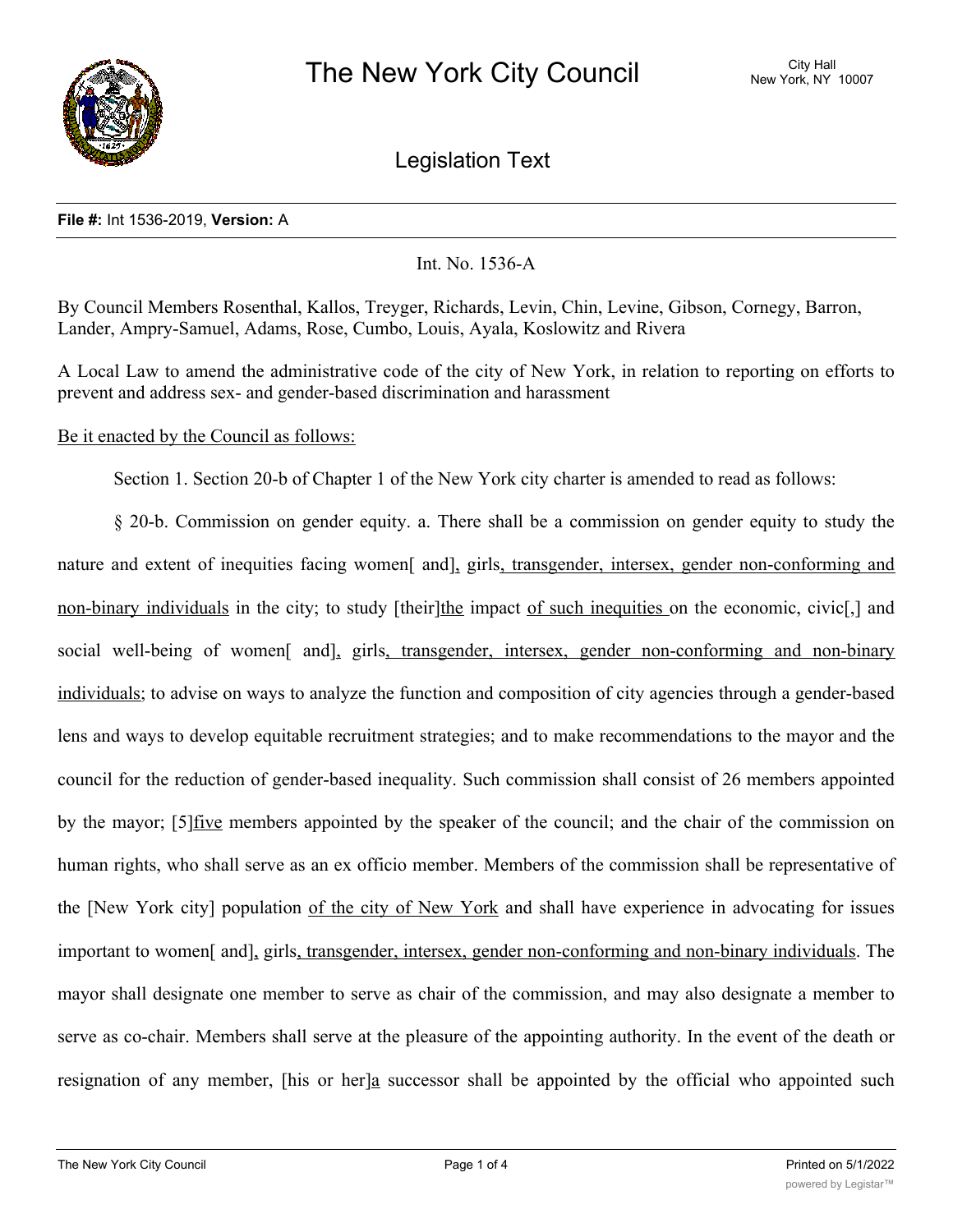member. The mayor shall appoint an executive director for the commission.

b. The commission shall have the power and duty to:

1. [hold] Hold at least one meeting every four months, including at least one annual meeting open to the public;

2. [keep] Keep a record of its activities;

3. [determine] Determine its own rules of procedure; and

4. [perform] Perform such advisory duties and functions as may be necessary to achieve its purposes as described in subdivision a of this section.

c. The commission may request information from any city agency or office it deems necessary to enable the commission to properly carry out its functions. The commission may also request from any private organization providing services to women[ and], girls, transgender, intersex, gender non-conforming and nonbinary individuals in the city pursuant to a contract with a city agency or office, information necessary to enable the commission to properly carry out its functions.

d. No later than December 1, 2017 and annually by [December] April 1 thereafter, the commission shall submit to the mayor and the speaker of the council and post online a report concerning its activities during the previous [twelve]12 months, the goals for the following year[,] and recommendations pursuant to subdivision a of this section. No later than April 1, 2021, and annually thereafter, such report shall also include any recommendations the commission shall have for agencies, including, but not limited to, the department of education, for preventing and improving responses to sex- and gender-based discrimination and harassment, including, but not limited to, discrimination and harassment prohibited by section 1681 of title 20 of the United States code, or title ix of the education amendments of 1972. No later than April 1, 2021, and annually thereafter, the commission shall also post online links to data publicly reported by agencies, including, but not limited to, the department of education, relating to sex- and gender-based discrimination and harassment.

§ 2. Chapter 18 of title 21-A of the administrative code of the city of New York is amended by adding a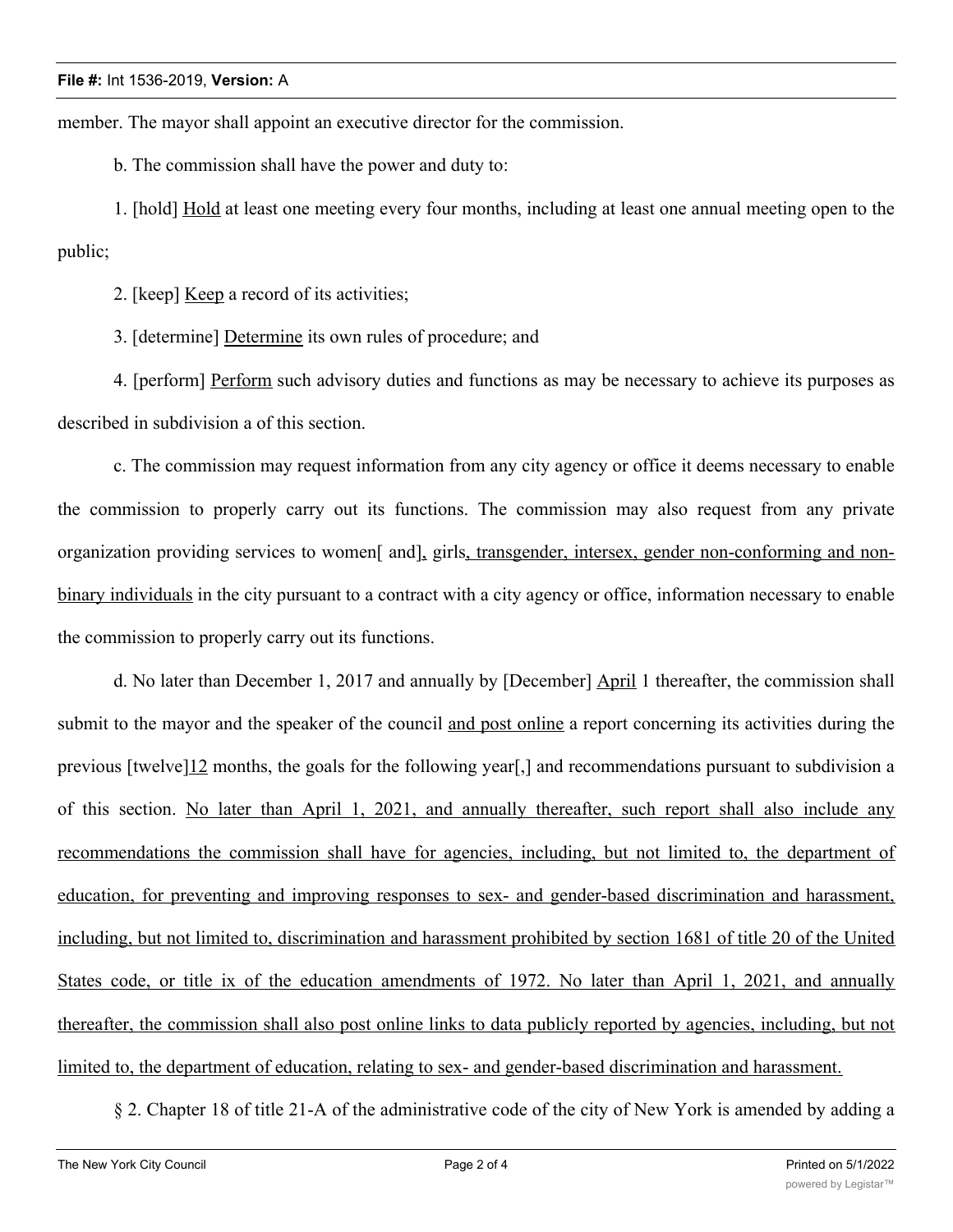new section 21-981.2 to read as follows:

§ 21-981.2 Reporting on efforts to prevent and address sex- and gender-based discrimination and harassment. a. Definitions. For the purposes of this section, the term "school" means a school of the city school district of the city of New York serving students in elementary, middle or high school, or any combination thereof.

b. No later than November 30, 2020, and annually by November 30 thereafter, the department shall submit to the mayor, the speaker of the council, the commission on gender equity and post online a report for the preceding school year regarding efforts to prevent or address sex- and gender-based discrimination and harassment, including discrimination and harassment prohibited by section 1681 of title 20 of the United States code, or title ix of the education amendments of 1972. Such report shall include, but need not be limited to, the following information:

1. A description of resources and support provided by the department to schools related to preventing and addressing sex- and gender-based discrimination and harassment, including relevant training;

2. A description of the department's policies and procedures for preventing and addressing sex- and gender-based discrimination and harassment and for investigating allegations of sex- and gender-based discrimination and harassment; and

3. A description of the department's organizational structure, including but not limited to, job titles and contact information, for central and borough employees whose work is related to preventing and addressing sex - and gender-based discrimination and harassment, in total and disaggregated by borough.

c. No information that is required to be reported pursuant to this section shall be reported in a manner that would violate any applicable provision of federal, state or local law relating to the privacy of personal information or that would interfere with law enforcement investigations or otherwise conflict with the interests of law enforcement.

§ 3. This local law takes effect immediately.